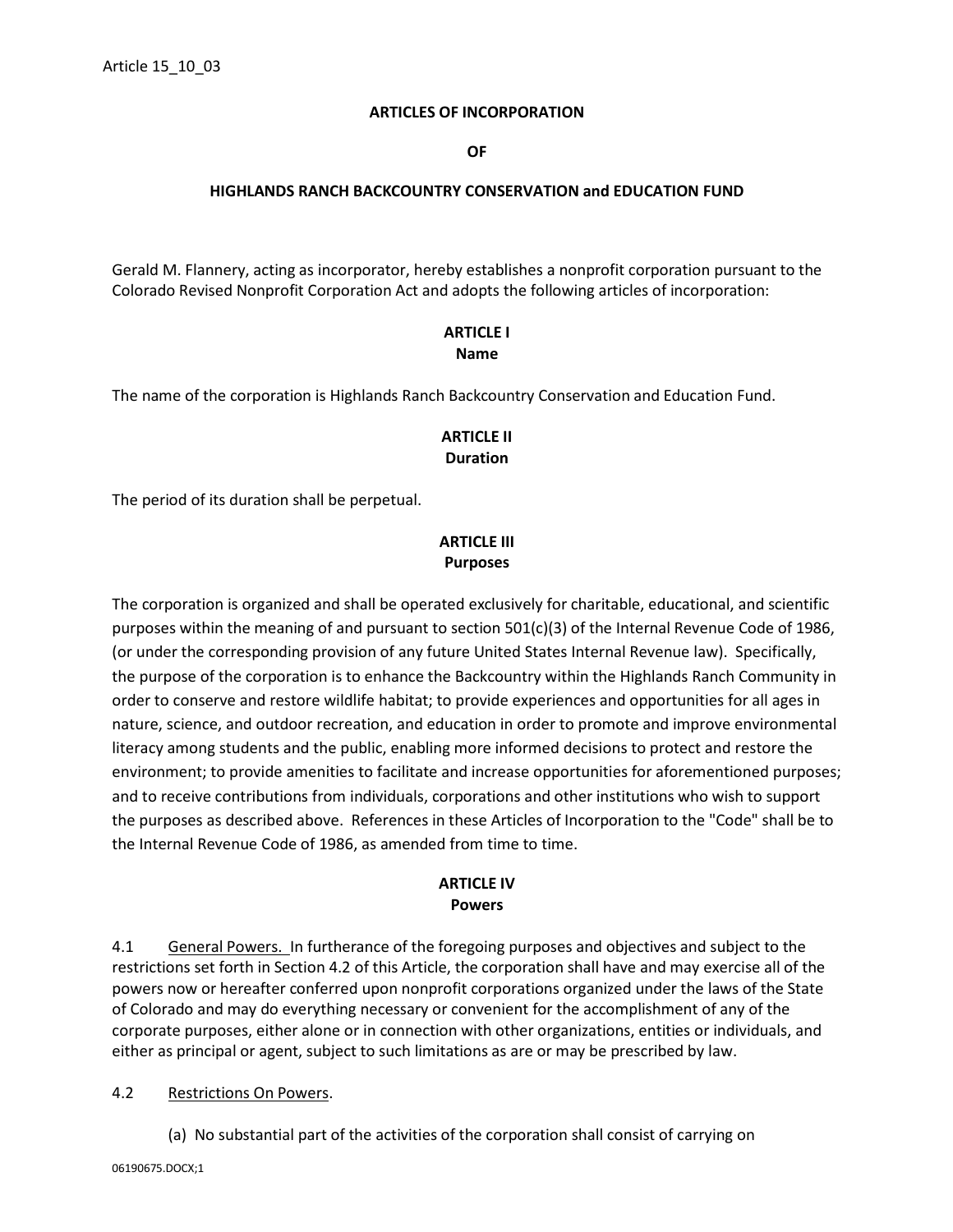propaganda or otherwise attempting to influence legislation, except as may be specifically allowed by Section 501(h) of the Code.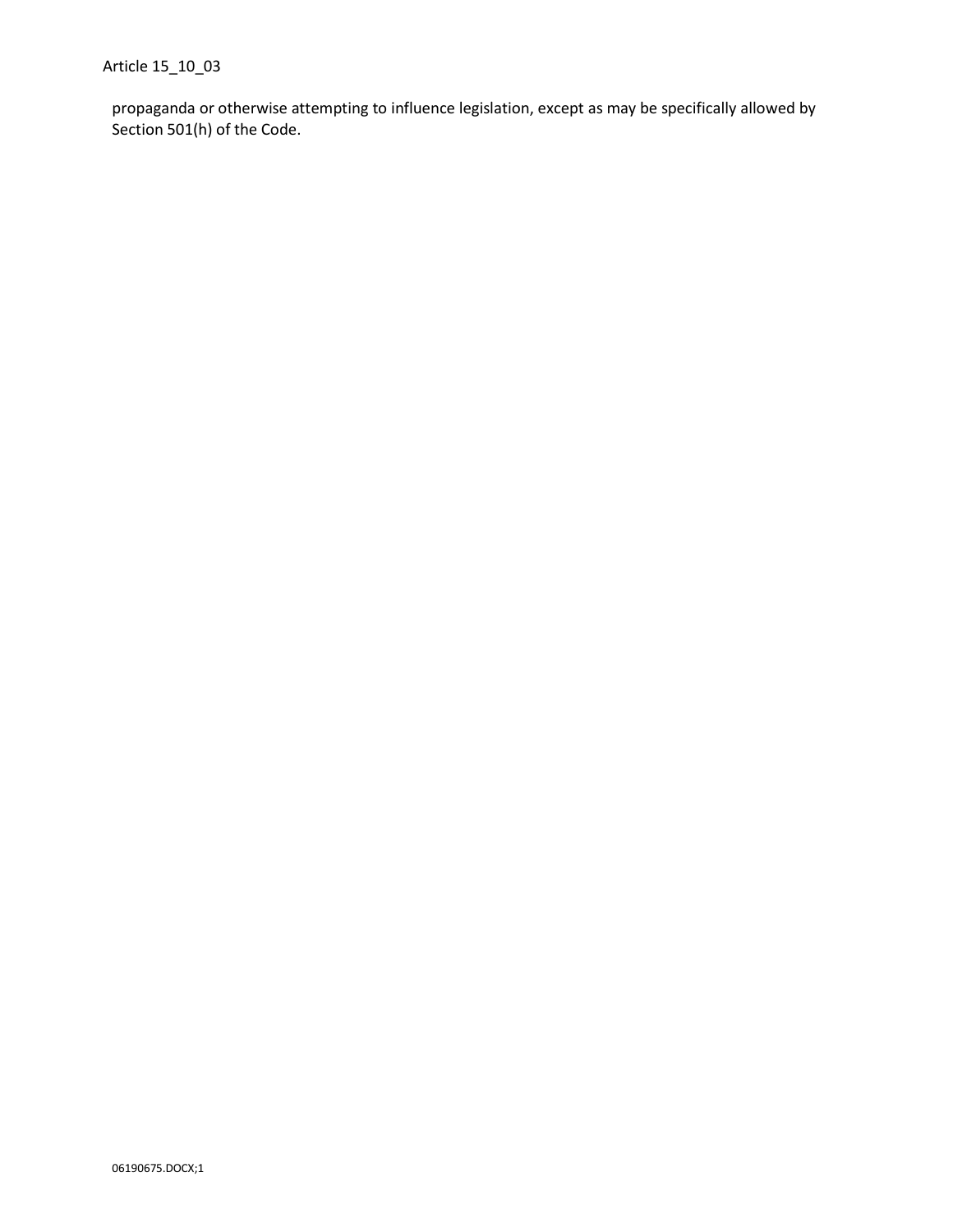(b) The corporation shall not participate or intervene in (including the publishing or distribution of statements) any political campaign on behalf of, or in opposition, to any candidate for public office, and the corporation shall not engage in campaign activity or the making of political contributions.

(c) No part of the income or net earnings of the corporation shall inure to the benefit of or be distributable to any director or officer of the corporation, or any other individual (except that reasonable compensation may be paid for services rendered to or for the benefit of the corporation affecting one or more of its purposes and aid provided to individuals based upon need in accordance with the charitable purposes of the corporation), and no director or officer of the corporation, or any other individual, taxable corporation, or person shall be entitled to share in any distribution of any of the corporate assets on dissolution of the corporation or otherwise.

(d) No part of the assets of the corporation shall inure to the benefit of or be distributable to any organization whose income or net earnings or any part thereof inure to the benefit of any private shareholder or other individual or any substantial part of the activities of which consists of carrying on propaganda or otherwise attempting to influence legislation.

(e) Upon dissolution of the corporation, all of the corporation's assets remaining after payment of or provision for all of its liabilities (the "Net Assets") shall be paid over or transferred to one or more exempt organizations which are described in section 501(c)(3) of the Code and with purposes similar to those of the corporation, as determined by the corporation's board of directors.,

(f) Notwithstanding any other provision of these Articles of Incorporation, the corporation shall not conduct or carry on any activities not permitted to be conducted or carried on by a corporation which is tax exempt under the provisions of section  $501(c)(3)$  of the Code (or the corresponding section of any future federal tax code) or by a corporation contributions to which are deductible under section  $170(c)(2)$  of the Code (or the corresponding section of any future federal tax code).

(g) Notwithstanding any other provision of these Articles during any period that the corporation is a "private foundation" within the meaning of section 509 of the Code, the corporation shall be required to distribute its income for each taxable year of the corporation at such time and in such manner as not to subject the corporation to tax under section 4942 of the Code; and the corporation shall be prohibited from engaging in any act of self-dealing as defined in section 4941 (d) of the Code, from retaining any excess business holdings in violation of the provisions of section 4943(c) of the Code, from making any investments in such manner as to subject the corporation to tax under section 4944 of the Code, and from making any taxable expenditures as defined in section 4945(d) of the Code.

### **ARTICLE V Principal Office and Registered Agent**

5.1 Registered Office and Agent. The current address of the initial registered office of the corporation is 9568 University Boulevard, Highlands Ranch, Colorado 80126. The name of its initial registered agent at such address is Gerald M. Flannery.

5.2 Place of Business. The current address of the principal office of the corporation is 9568 University Boulevard, Highlands Ranch, Colorado 80126. The principal office and the registered agent and office of the corporation may change from time to time by action of the Board of Directors.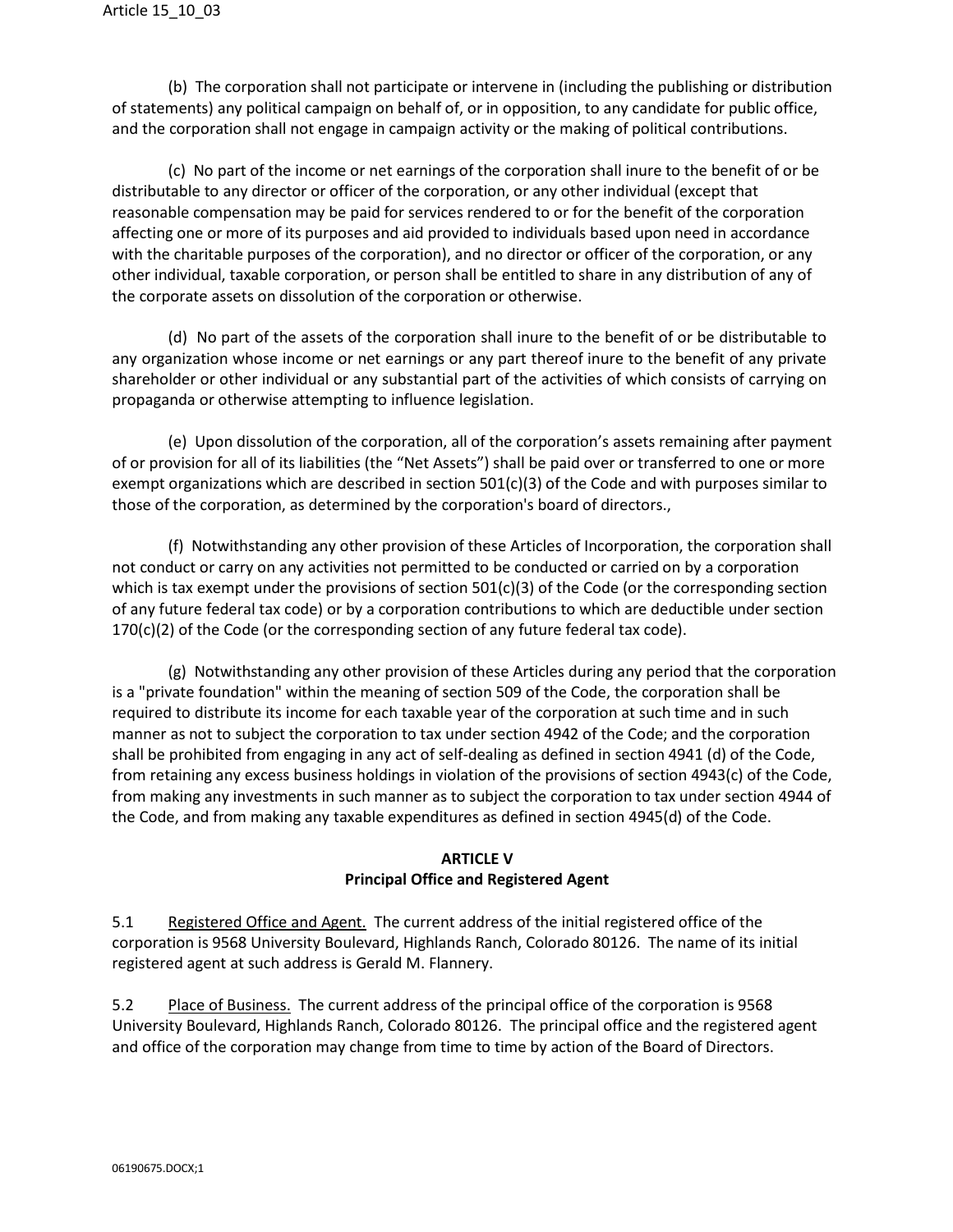#### **ARTICLE VI No Members**

6.1 No Stock. The corporation shall have no capital stock.

6.2 Members. The corporation may have members as set forth in the Bylaws or resolution by the Board of Directors. The business affairs of the corporation shall be conducted by its Board of Directors.

# **ARTICLE VII Board of Directors**

7.1 Powers, Number, Terms and Election. The management and business affairs of the corporation shall be governed by a board of directors, except as otherwise provided in the Colorado Revised Nonprofit Corporation Act, these articles of incorporation or the bylaws of the corporation. The number of directors, their classifications, their terms of office and the manner of their election or appointment, except for the initial board of directors named in Section 7.2 of this Article, shall be determined according to the bylaws of the corporation from time to time in force.

7.2 Initial Board. The initial board of directors shall consist of the following persons:

#### **ARTICLE VIII Elimination of Certain Liabilities of Directors**

There shall be no personal liability, either direct or indirect, of any director of the corporation to the corporation for monetary damages for any breach or breaches of fiduciary duty as a director; except that this provision shall not eliminate the liability of a director to the corporation for monetary damages for any breach, act, omission or transaction as to which the Colorado Revised Nonprofit Corporation Act (as in effect from time to time) prohibits expressly the elimination of liability. This provision is in the corporation's original Articles of Incorporation and thus is effective on the date of the corporation's incorporation. This provision shall not limit the rights of directors of the corporation for indemnification or other assistance from the corporation. This provision shall not restrict or otherwise diminish the provisions of Section 13-21-115.7, Colorado Revised Statutes (concerning no liability of directors except for wanton and willful acts or omissions), any amendment or successor provision to such Section, or any other law limiting or eliminating liabilities. Any repeal or modification of the foregoing provisions of this Article by the members of the corporation or any repeal or modification of the provision of the Colorado Revised Nonprofit Corporation Act which permits the elimination of liability of directors by this Article shall not affect adversely any elimination of liability, right or protection of a director of the corporation with respect to any breach, act, omission, or transaction of such director occurring prior to the time of such repeal or modification.